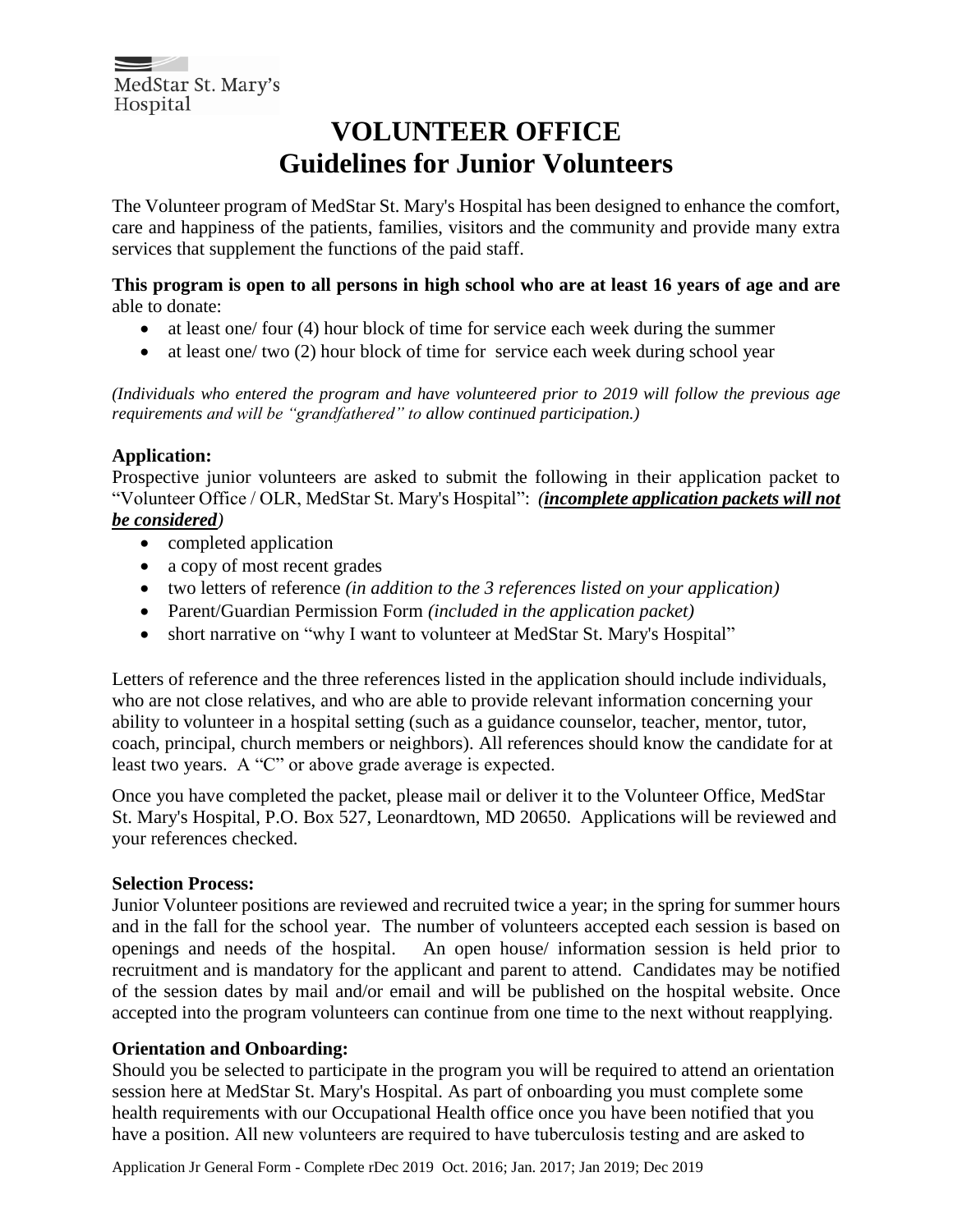submit copies of medical records, with evidence of immunity, or to take a titer test for MMR, Varicella, and Hepatitis B. The test is done through our Occupational Health office. All individuals are required to complete drug screening criteria with our Occupational Health office. **Candidates offered a position will be notified when to contact Occupational Health for testing.** Candidates will need a parent to accompany them for appointments if they are under 18 years of age. All tests will be conducted through Occupational Health at no cost to the volunteer.

All volunteers are required to provide complete and accurate information to the hospital that will be submitted for a background check. Parental approval/signature is required.

All volunteers are required to have a flu vaccine annually. MedStar St. Mary's Hospital provides this vaccine free to all staff and volunteers. Volunteers are notified regarding the deadline and appropriate documentation requirements annually.

A uniform and identification badge are worn while volunteering. A professional appearance is required at all times by wearing a neat and clean uniform, properly fitting clothing, shirts and blouses tucked in, and wearing socks or stockings. Closed shoes with rubber heels are to be worn by volunteers who work in patient care areas. Hair should be well groomed, beards, mustaches and sideburns neatly trimmed. Caps and hats should not be worn unless they are part of a uniform established by the department in which the volunteer is working. **No blue denim jeans or jeantype slacks/leggings, no leg warmers, stretch pants, shorts, tube tops, jogging suits, athletic attire of any kind, no low-cut, low-back or backless dresses or blouses, no sweatshirts or sweatpants, no slippers or house shoes**. Please avoid excessive jewelry and strong perfumes or cologne. No facial piercings and tattoos must be covered. Volunteers working in patient care areas must also refrain from wearing acrylic nails (including gel and any artificial material). Polish must be appropriate color and nails no longer that  $\frac{1}{4}$  inch from finger tip.

A hospital identification badge, issued by MedStar St. Mary's Hospital, will be provided before reporting to volunteer. Identification badge must be worn while volunteering at MedStar St. Mary's Hospital. If lost, notify the Volunteer Coordinator immediately, a replacement badge can be obtained and will cost \$10. Return the badge to the Volunteer & Student Services Coordinator along with your uniform when you discontinue service with the hospital. The identification badge and uniform are the property of MSMH.

Volunteers are responsible for keeping accurate records of their volunteer hours. Please sign in and out daily. A sign-in sheet will be placed at an appropriate site for this purpose.

Confidentiality and privacy of patients, staff, and public are extremely important at MedStar St. Mary's Hospital. A Statement of Confidentiality is included in the application packet.

Each volunteer will abide by the MedStar Health System and MedStar St. Mary's Hospital policies and procedures and all information, policies, and procedures contained in the MedStar St. Mary's Hospital Volunteer Handbook.

Benefits provided:

Free meal (maximum value \$7.50) on the day of volunteering while wearing uniform and badge if you are working for 4 or more hours. Free parking. Attend advertised classes that can help in the volunteer position. Attend associate social functions. Free flu vaccine annually.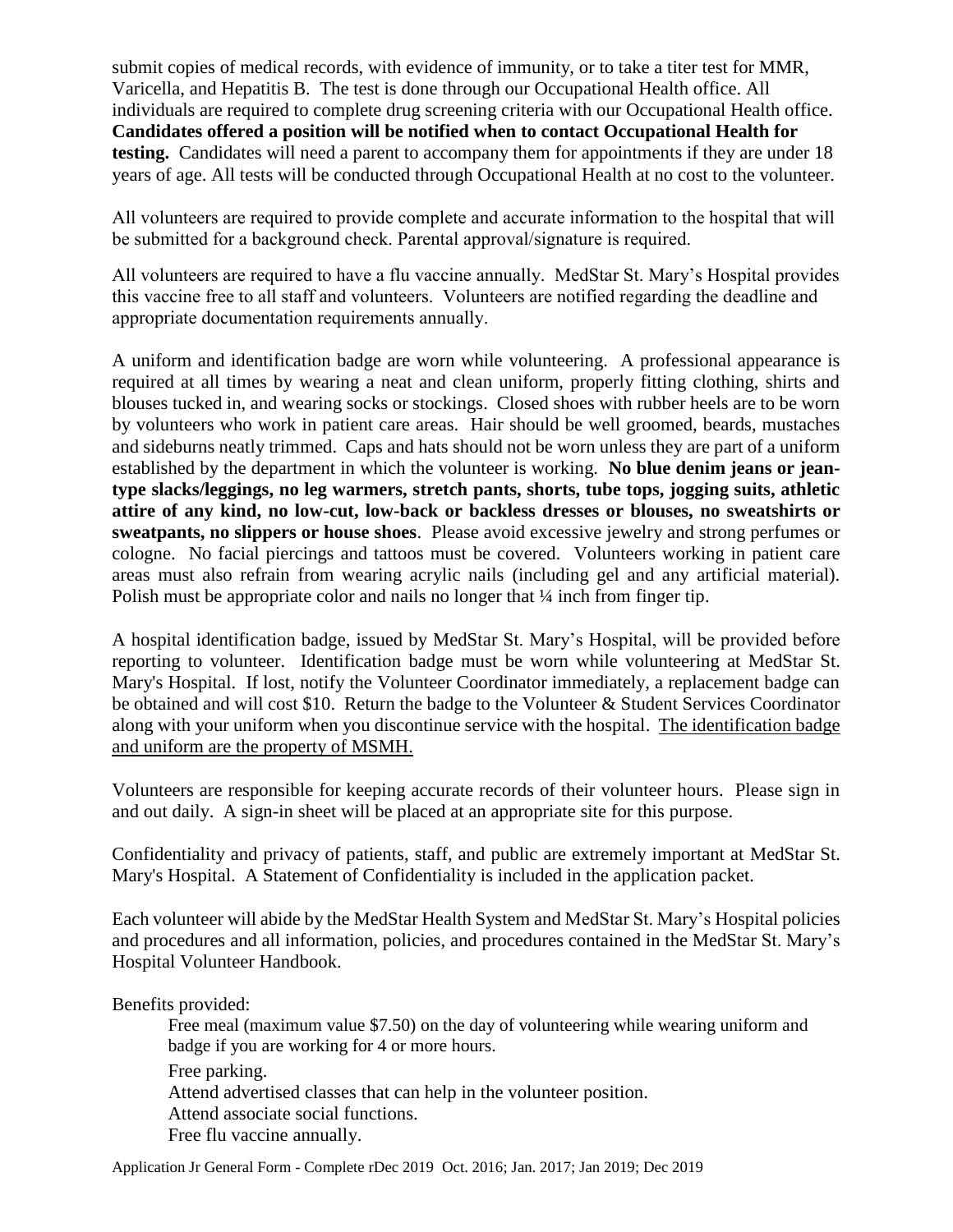Youth Volunteers **will not**:

Give medications of any kind under any circumstances. Sit (monitor) with unconscious or critically ill patients. Manipulate bottle or bag when patient is receiving intravenous therapy. Assist doctors. Lift patients. Give patients food or drink without permission of nursing staff. Give medical advice to patients. Move patients who are in traction (not even to make the bed). Read patients' charts. Write notations on any part of the medical record. Enter the Delivery Room, Operating Room, Obstetrics, or Emergency Department unless that is the area in which you volunteer Enter any isolation/negative pressure rooms. Empty urinals, bedpans, and/or drainage containers. Wash urinals, bedpans or used equipment. Handle sharps boxes. Adjust bed positions. Ambulate (walk) a patient. Accept any tips or gratuities from visitors, patients, or employees. Transport patients on stretchers unassisted. Feed patients or assist with meals without proper instruction, competency

testing and nursing staff oversight.

*If you have questions please contact the Volunteer Office at 301-475-6453 or email the coordinator at [Mary.Cheseldine@MedStar.net](mailto:Mary.Cheseldine@MedStar.net)*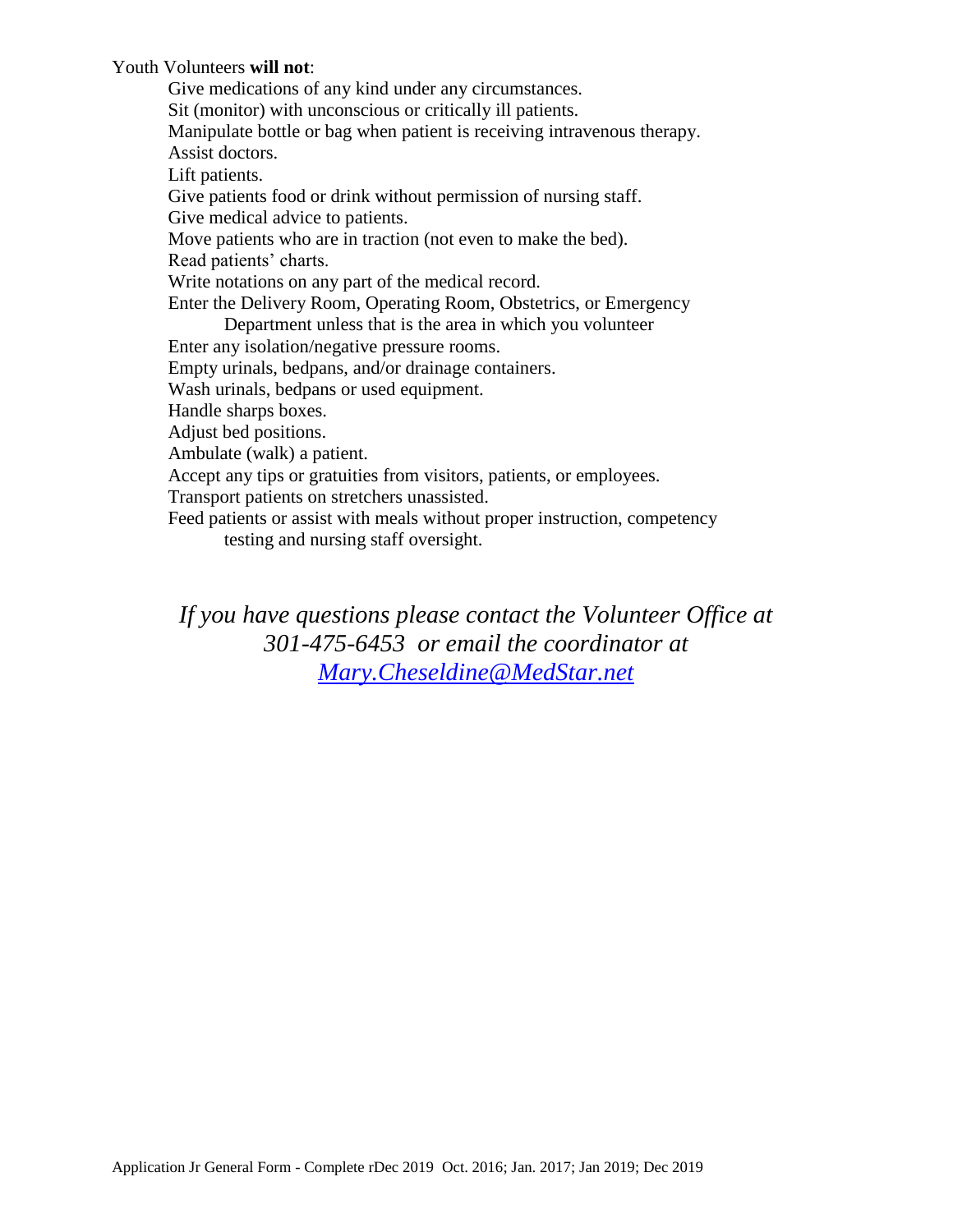

MedStar St. Mary's Hospital

## **JR. V O L U N T E E R**

# **A P P L I C A T I O N**

Volunteer Office

**301-475-6453**

**P.O. Box 527 25500 Point Lookout Road Leonardtown, Maryland 20650**

## **PLEASE COMPLETE ALL AREAS OF THE APPLICATION**

**(Incomplete applications will not be accepted.)**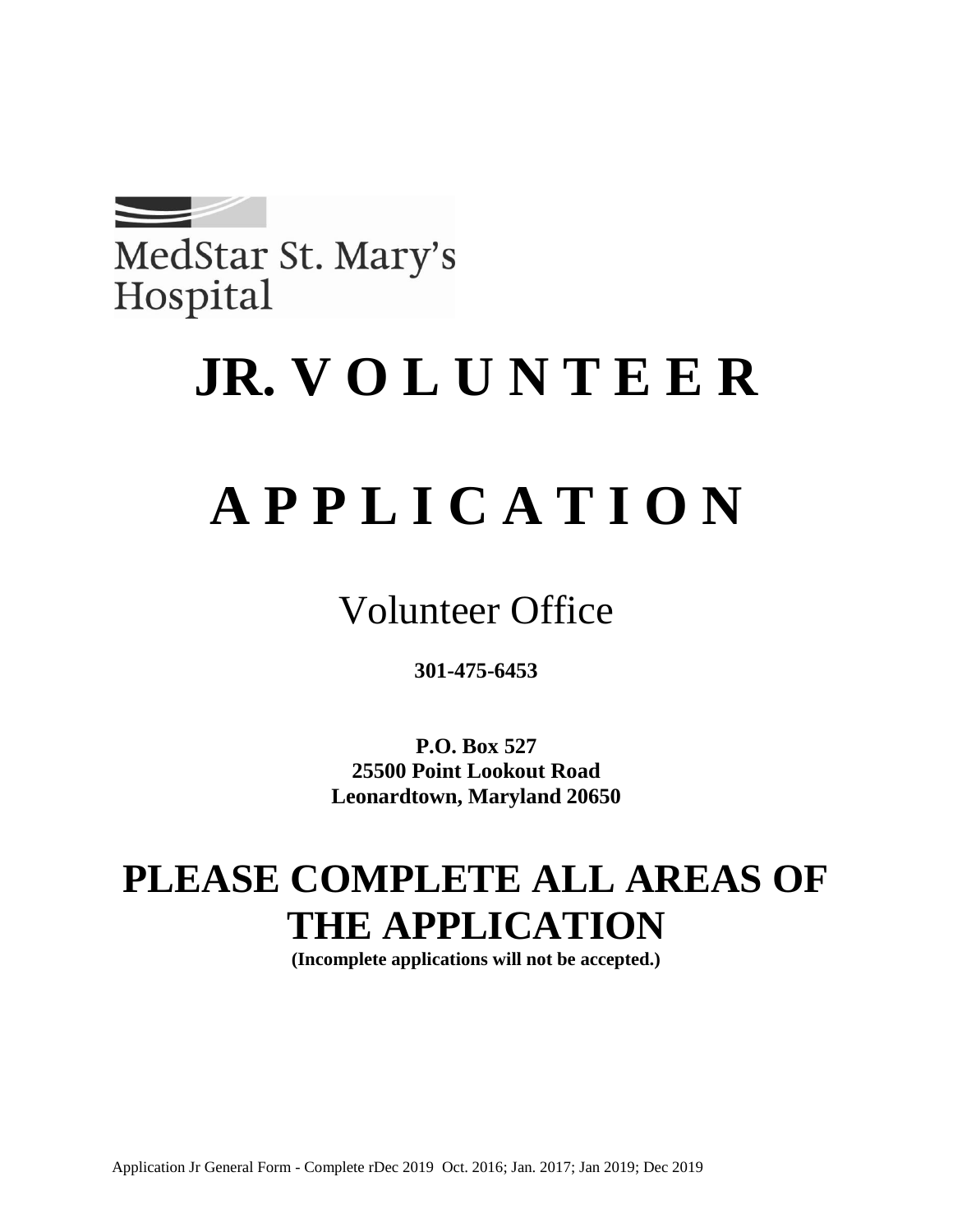## **PERSONAL DATA**

| Last Name                                                                                                                                                                                     | <b>First Name</b> |                |                            | MI             |
|-----------------------------------------------------------------------------------------------------------------------------------------------------------------------------------------------|-------------------|----------------|----------------------------|----------------|
|                                                                                                                                                                                               |                   |                |                            |                |
| Mailing Address (School Address for St. Mary's College)                                                                                                                                       |                   |                | <b>Apartment Number</b>    |                |
| City                                                                                                                                                                                          |                   | State          | Zip                        |                |
| $\frac{(-1)^{n}}{\text{Home Telephone No.}}$ Work Telephone No.                                                                                                                               |                   | Cell Phone No. |                            |                |
| (Check preferred telephone number where you can be reached.)                                                                                                                                  |                   |                |                            |                |
| <b>E-Mail Address</b>                                                                                                                                                                         |                   |                |                            |                |
| Name, Telephone Number & Relationship of the Person to be Notified in Case of Emergency:                                                                                                      |                   |                |                            |                |
| Have you ever been employed or served as a volunteer at MSMH before? $\Box$ Yes                                                                                                               |                   |                |                            | N <sub>0</sub> |
|                                                                                                                                                                                               |                   |                |                            |                |
| Identify any relative(s) presently employed at MedStar St. Mary's Hospital.                                                                                                                   |                   |                |                            |                |
|                                                                                                                                                                                               |                   |                |                            |                |
|                                                                                                                                                                                               |                   |                | Relationship______________ |                |
| Have you ever been convicted of a felony? $\Box$ Yes $\Box$ No                                                                                                                                |                   |                |                            |                |
| If yes, describe when the conviction occurred, the facts and circumstances and any other<br>pertinent information. Do not list any criminal charges for which the records have been stricken. |                   |                |                            |                |
| (A criminal offense will not necessarily bar you from serving as a volunteer.)                                                                                                                |                   |                |                            |                |
| Social Security Number<br>Driver's License Number                                                                                                                                             |                   |                | Month / Day                |                |
| I am age 18 or older. _____ YES ______ NO I am age 16-18 _____ YES _____ NO                                                                                                                   |                   |                |                            |                |
| To perform the functions of a volunteer will accommodations be required? $\Box$ Yes                                                                                                           |                   |                |                            | No             |
| If yes, please state accommodations required. ___________________________________                                                                                                             |                   |                |                            |                |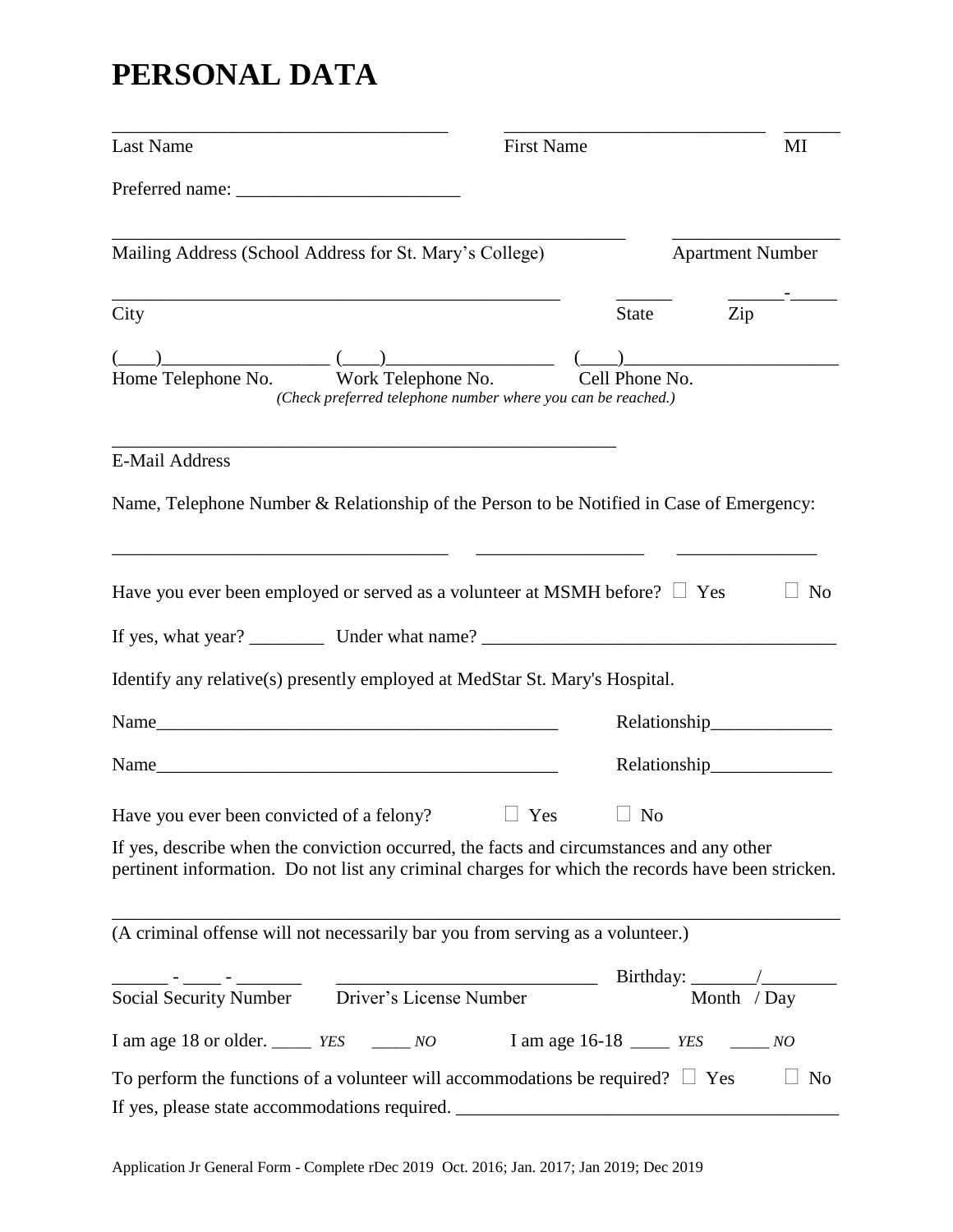## **EDUCATION/SKILLS**

| High school: $\Box$ freshman $\Box$ sophomore $\Box$ junior                                                                                                                                        |                                                                                                                                                                |                                                                                                                                                                                                                                |                                                                              | $\Box$ senior |                                                                                                                        |               |
|----------------------------------------------------------------------------------------------------------------------------------------------------------------------------------------------------|----------------------------------------------------------------------------------------------------------------------------------------------------------------|--------------------------------------------------------------------------------------------------------------------------------------------------------------------------------------------------------------------------------|------------------------------------------------------------------------------|---------------|------------------------------------------------------------------------------------------------------------------------|---------------|
|                                                                                                                                                                                                    |                                                                                                                                                                |                                                                                                                                                                                                                                |                                                                              |               |                                                                                                                        |               |
| Anticipated Graduation Date: _________Year _________________________ Month                                                                                                                         |                                                                                                                                                                |                                                                                                                                                                                                                                |                                                                              |               |                                                                                                                        |               |
| Long range occupational goals                                                                                                                                                                      |                                                                                                                                                                |                                                                                                                                                                                                                                |                                                                              |               |                                                                                                                        |               |
| Special skills, training, hobbies                                                                                                                                                                  |                                                                                                                                                                |                                                                                                                                                                                                                                |                                                                              |               |                                                                                                                        |               |
|                                                                                                                                                                                                    | Yes<br>Have you volunteered/worked in a healthcare setting before?<br>N <sub>o</sub><br><b>Reason for wanting to volunteer at MedStar St. Mary's Hospital:</b> |                                                                                                                                                                                                                                |                                                                              |               |                                                                                                                        |               |
|                                                                                                                                                                                                    |                                                                                                                                                                |                                                                                                                                                                                                                                |                                                                              |               | Please include a separate page on why you would like to volunteer at MSMH.                                             |               |
| <b>Other special skills</b>                                                                                                                                                                        |                                                                                                                                                                |                                                                                                                                                                                                                                |                                                                              |               |                                                                                                                        |               |
| Crafts                                                                                                                                                                                             | Computer<br><b>Microsoft Access</b><br>Marketing<br><b>Public Speaking</b>                                                                                     | Other contracts and the contract of the contract of the contract of the contract of the contract of the contract of the contract of the contract of the contract of the contract of the contract of the contract of the contra | Microsoft Word<br>Art (posters, etc.)<br>Sewing<br>Accounting<br>Photography |               | Microsoft Excel<br>$\Box$ Calligraphy<br><b>Public Relations</b><br><b>Musical Instrument</b><br>Writing & Composition |               |
| Would you be willing to work on special projects such as health fairs?<br><b>No</b><br>Yes                                                                                                         |                                                                                                                                                                |                                                                                                                                                                                                                                |                                                                              |               |                                                                                                                        |               |
|                                                                                                                                                                                                    |                                                                                                                                                                |                                                                                                                                                                                                                                |                                                                              |               | Service Area Opportunities (check areas of interest – not all areas will have openings at any given time)              |               |
|                                                                                                                                                                                                    | <b>Patient Services/Units</b><br><b>Emergency Department</b>                                                                                                   |                                                                                                                                                                                                                                | Office/Clerical<br><b>Information Desk</b>                                   |               | <b>Computer Entry</b>                                                                                                  |               |
| Availability: Indicate when you are available and preferred times on those days. Greater<br>flexibility improves placement options in the program. (Summer 4 hour time blocks / school year 2 hour |                                                                                                                                                                |                                                                                                                                                                                                                                |                                                                              |               |                                                                                                                        |               |
| time blocks)<br><b>Monday</b>                                                                                                                                                                      | <b>Tuesday</b>                                                                                                                                                 | Wednesday                                                                                                                                                                                                                      | <b>Thursday</b>                                                              | Friday        | <b>Saturday</b>                                                                                                        | <b>Sunday</b> |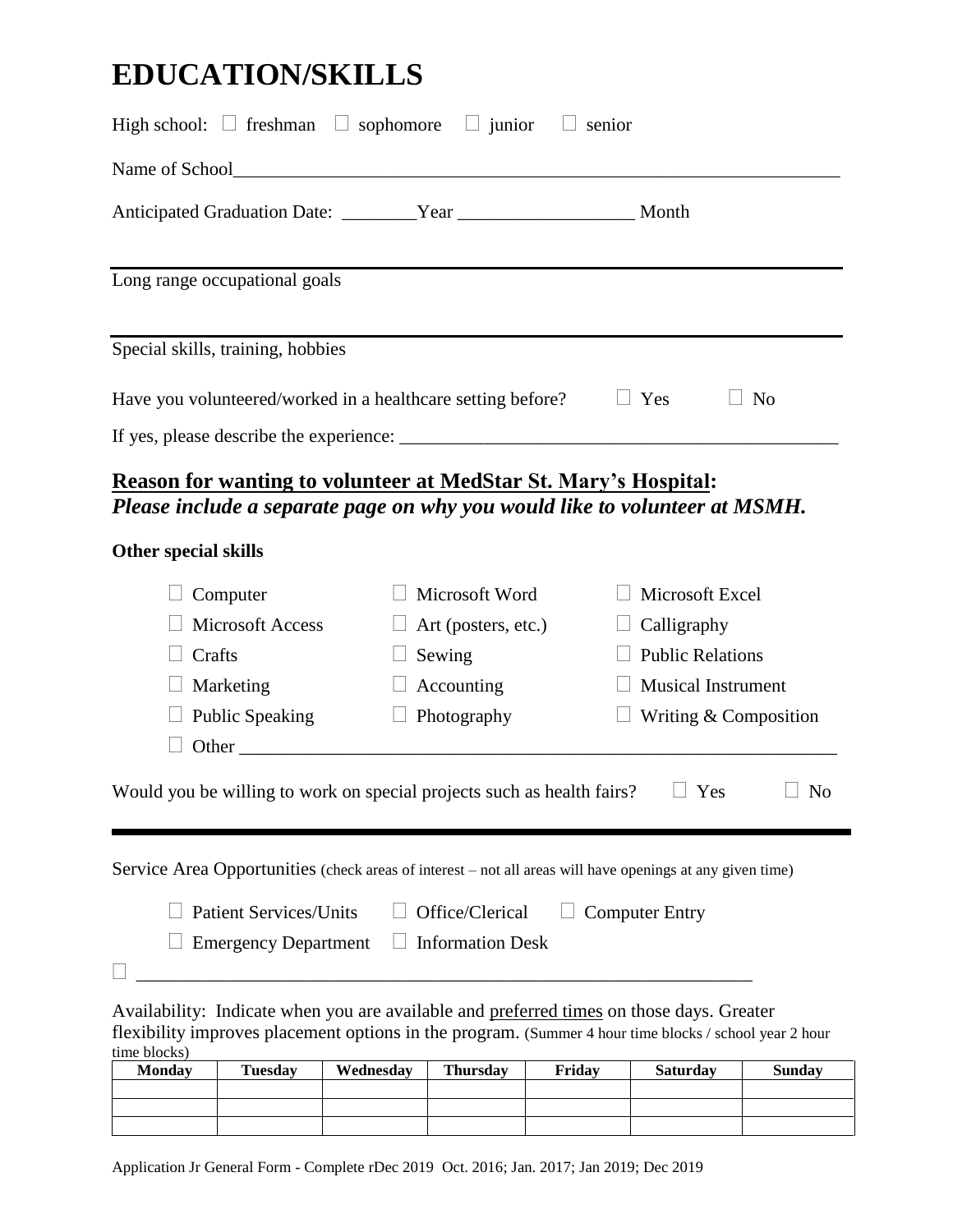**REFERENCES:** List three references who are not relatives or employers who have known you for at least 2 years. **Information in this section must be filled out completely.**

#### **Provide full home mailing addresses** for your references.

| Name                     | Length of time known       |
|--------------------------|----------------------------|
| <b>Mailing Address</b>   | City, State, Zip           |
| Daytime telephone number | Evening Telephone Number   |
|                          |                            |
| Name                     | Length of time known       |
| <b>Mailing Address</b>   | City, State, Zip           |
| Daytime telephone number | Evening telephone number   |
|                          |                            |
| Name                     | Length of time known       |
| <b>Mailing Address</b>   | City, State, Zip           |
|                          | Evening telephone number _ |

**PERSONAL DATA:** The Civil Rights Act of 1964 prohibits discrimination because of race, color, religion, gender, or national origin. Federal law prohibits discrimination because of age. Maryland law prohibits discrimination based on marital status or physical or mental handicap unrelated to the performance of the work. The information requested below is for statistical purposes only. **Providing this information is completely optional.**

| Sex:       | Male                                | Female |                            |                                |
|------------|-------------------------------------|--------|----------------------------|--------------------------------|
| Ethnicity: | African-American<br>American Indian |        | Hawaiian<br>Alaskan Native | White                          |
|            | Asian or Pacific Islander           |        | Hispanic _____             | Other $\overline{\phantom{a}}$ |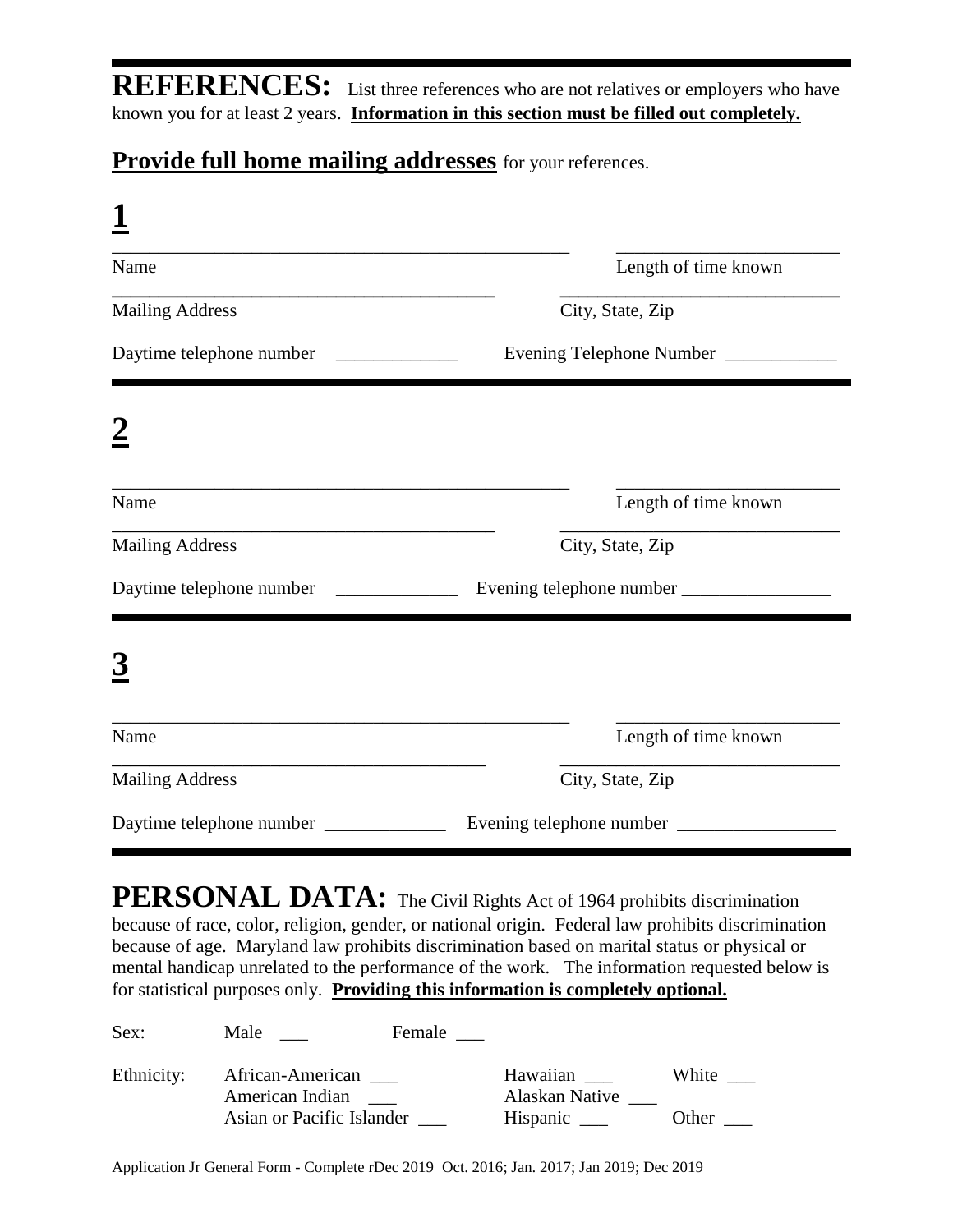

## **25500 Point Lookout Road Leonardtown, Maryland 20650 Volunteer Office**

**Applicant's Statement**

I certify that the answers given to this application are true and complete and I authorize MedStar St. Mary's Hospital to investigate any or all statements made herein. I understand that any falsification or omission of information will result in rejection and /or immediate termination. I agree that my volunteering, and the terms and conditions thereof, may be modified or terminated at any time at the discretion of MedStar St. Mary's Hospital. I agree as a condition of volunteering to conform to Hospital rules and regulations.

I understand that volunteering is contingent upon favorable results of any and all tests such as drug screen analysis for substance abuse, successful completion of a physical assessment conducted by Hospital staff, and receipt of acceptable references from previous employers and contacts, Consumer Investigative Report, meeting employability requirements of the Federal Immigration and naturalization Service and submitting appropriate documentation to satisfy the requirements for completing INS Form I-9.

Under Maryland Law, an employer may not require or demand any applicant for employment or prospective employment or any employee to submit to or take a polygraph, lie detector or similar test or examination as a condition of employment or continued employment. Any employer who violates this provision is guilty of a misdemeanor and subject to a fine not to exceed \$100.

| Applicant's Signature                     | Date |
|-------------------------------------------|------|
| Signature of Parent $(s)/G$ uardian $(s)$ | Date |

#### **Release of Previous Employment Information**

I have applied to MedStar St. Mary's Hospital for a volunteer position, and I desire that they be fully advised of my employment record with your organization.

\_\_\_\_\_\_\_\_\_\_\_\_\_\_\_\_\_\_\_\_\_\_\_\_\_\_\_\_\_\_\_\_\_\_\_\_\_\_\_\_\_\_\_\_\_\_\_\_\_ \_\_\_\_\_\_\_\_\_\_\_\_\_\_\_\_\_\_\_\_\_\_\_\_

I therefore, respectfully request that you furnish the necessary information concerning my employment with your organization, and I hereby release you from any and all liability of damage for providing the information requested.

| Applicant's Signature | Date |
|-----------------------|------|
|                       |      |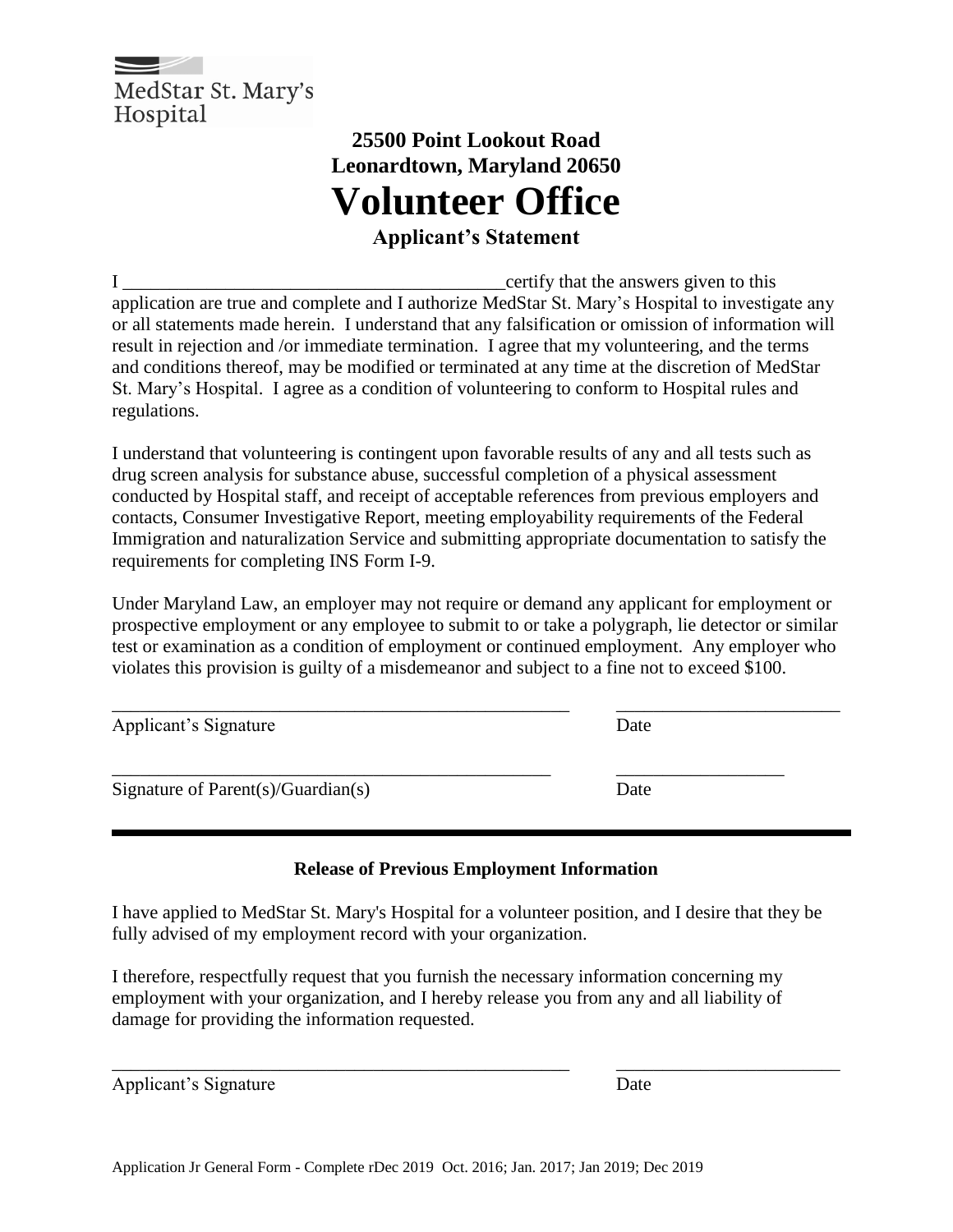MedStar St. Mary's Hospital

#### **25500 Point Lookout Road Leonardtown, Maryland 20650 Volunteer & Student Services Office**

**301-475-6453**

#### **Parental/Guardian Permission Form for Youth Volunteers**

- $\bullet$  Do you and your parent(s)/guardian(s) understand that you will be required to have drug screening and a background check performed through MedStar St. Mary's Hospital?  $\Box$  Yes  $\Box$  No
- Do you and your parent(s)/guardian(s) understand that you may need a physical examination?  $\Box$  Yes  $\Box$  No
- $\bullet$  Do you and your parent(s)/guardian(s) understand that you will need a Tuberculin Test and may need a MMR, Varicella, & Hepatitis B titer in order to serve in the Youth Volunteer Program?  $\Box$  Yes  $\Box$  No (The Occupational Health Office will coordinate testing at no cost to you.)
- Do you understand that all potential volunteers must be interviewed or attend an open house with a parent or guardian, and attend an orientation before placement as a volunteer at MedStar St. Mary's Hospital?  $\Box$  Yes  $\Box$  No
- Do you understand that a copy of your most current grades and two signed letters of reference must accompany this application?  $\Box$  Yes  $\Box$  No
- $\bullet$  Do you and your parent(s)/guardian(s) understand that you must abide by hospital and volunteer policies including dress code and appearance policies?  $\Box$  Yes  $\Box$  No
- $\bullet$  Do you and your parent(s)/guardian(s) understand that you must complete a minimum of 25 hours before a reference letter will be provided?  $\Box$  Yes  $\Box$  No

\_\_\_\_\_\_\_\_\_\_\_\_\_\_\_\_\_\_\_\_\_\_\_\_\_\_\_\_\_\_\_\_\_\_\_\_\_\_\_\_\_\_\_\_\_\_ \_\_\_\_\_\_\_\_\_\_\_\_\_\_\_\_\_\_

I understand the requirements of the Youth Volunteer Program at MedStar St. Mary's Hospital. My signature indicates my willingness to meet all the requirements.

Signature of Applicant Date

#### **Parental/Guardian Permission**

| $I/We$ , $\qquad \qquad$                                                                         |  |
|--------------------------------------------------------------------------------------------------|--|
|                                                                                                  |  |
| understand the above requirements and duties of the Youth Volunteer Program at MedStar St.       |  |
| Mary's Hospital. I/We give my/our permission for my/our child to serve as a volunteer at MedStar |  |
| St. Mary's Hospital.                                                                             |  |
|                                                                                                  |  |

Signature of Parent(s)/Guardian(s) Date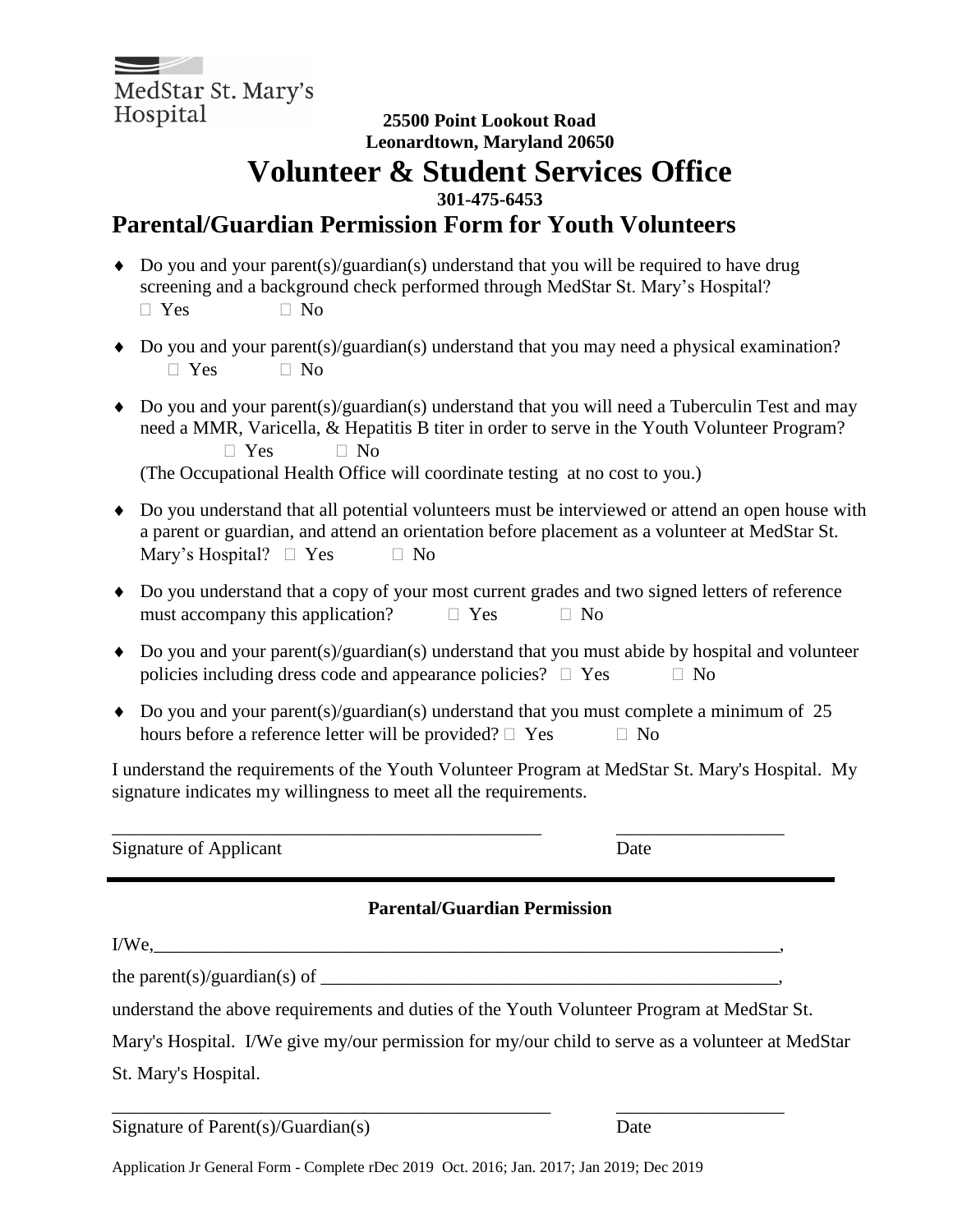

### **Confidentiality Statement - For Volunteers**

I understand and agree that as part of my volunteer duties on the premises of, or on behalf of, MedStar Entity, Inc. or any of its subsidiaries or affiliates (collectively "MedStar"), I may, both prior to, and while on the premises, have access to, or come in contact with, Confidential Information.

I understand that Confidential Information includes, but is not limited to, any of the following information or materials owned by, or in the possession of MedStar (including any such information created by me in connection with my position): All business information, personnel information, quality improvement information, utilization management information, risk management information, operational policies or procedures, patient data or information, medical records, promotional and marketing programs, business plans, product specifications, manufacturing processes and operations, information about techniques, analytical methodology, safety, testing data and results, future market and product plans, billing and financial data and information, computer passwords/access rights, trade secrets, work product, intellectual property, and other information of a technical, scientific, or economic nature relating in any way to MedStar.

I understand that all Confidential Information created, obtained, received, reviewed, or which I may have contact with in connection with my role as a volunteer, is confidential in nature. I further understand and agree that I shall, at all times ensure the confidentiality of all Confidential Information I have contact with, that I shall not re-disclose such Confidential Information to any other person or entity without prior written approval from MedStar, and that I shall comply with all applicable laws including the obligation to maintain patient privacy. I further agree that I shall only review or access Confidential Information as specifically permitted by MedStar.

I agree to promptly inform appropriate representatives of MedStar of any breach of confidentiality for which I become aware and to reduce the effect of such breach by retrieving any inappropriately disclosed Confidential Information and taking any other actions necessary to minimize the effect of such disclosure or use of such Confidential Information. I understand that a failure to comply with the terms of this agreement may result in disciplinary actions, including but not limited to immediate dismissal, criminal or civil sanctions.

I have been informed of and I am in complete understanding of this policy.

| Printed Name:                                                                                                                                                                                      |                              |  |
|----------------------------------------------------------------------------------------------------------------------------------------------------------------------------------------------------|------------------------------|--|
|                                                                                                                                                                                                    | Date:                        |  |
| Signature of Volunteer                                                                                                                                                                             |                              |  |
|                                                                                                                                                                                                    |                              |  |
|                                                                                                                                                                                                    |                              |  |
| Parent's/Guardian's Signature (if under 18 years of age)                                                                                                                                           |                              |  |
| Witness Printed Name: Manual Manual Manual Manual Manual Manual Manual Manual Manual Manual Manual Manual Manu                                                                                     |                              |  |
|                                                                                                                                                                                                    | Date: $\qquad \qquad \qquad$ |  |
| (A witness signature is required on this form. A legal witness is someone over 18 years of age and not a parent or<br>close relative, and is present when the persons listed above sign the form.) |                              |  |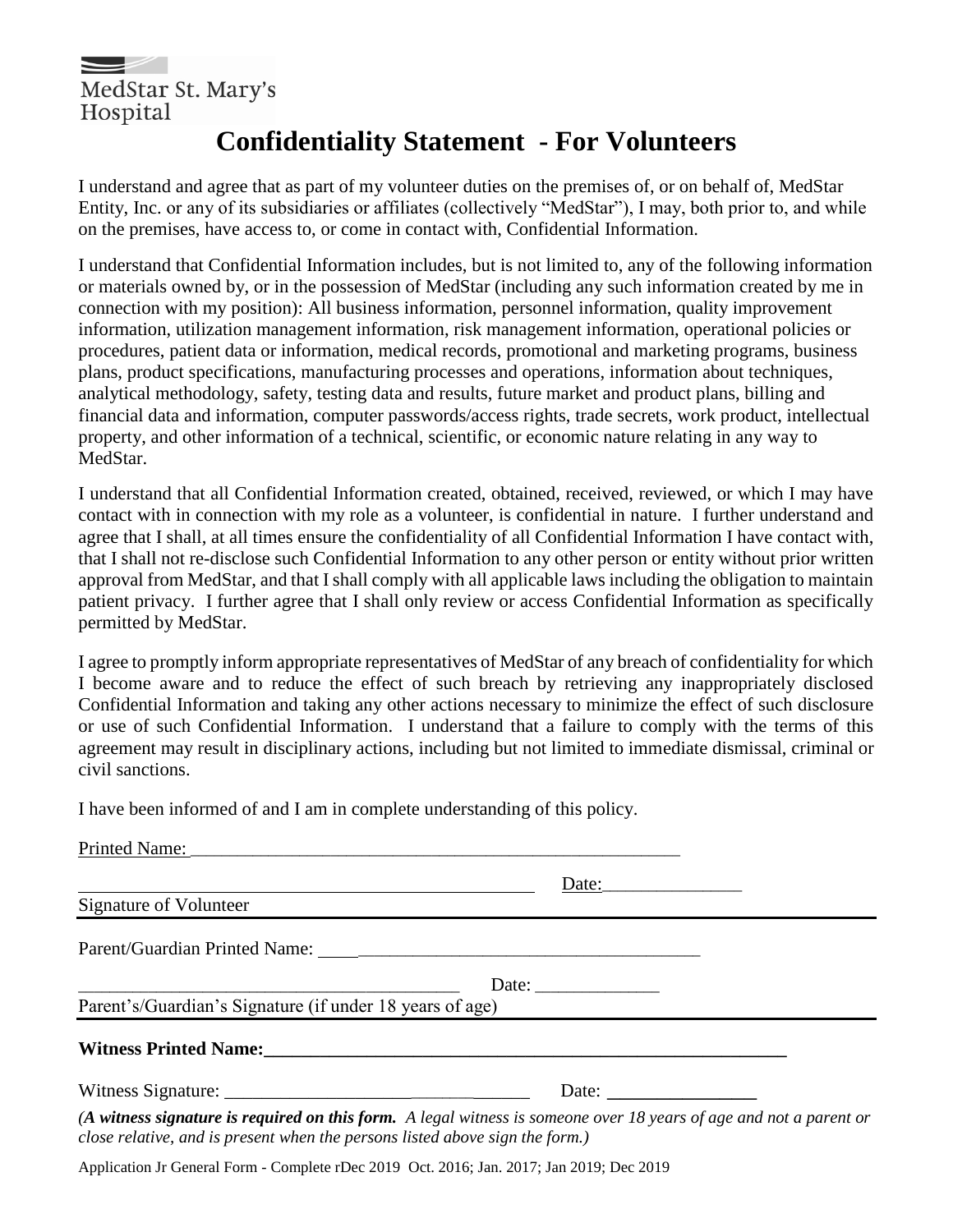

## **CODE OF CONDUCT POLICY**

I have been informed of the MedStar St. Mary's Hospital Code of Conduct Policy and know where to reference the policy.\*

| <b>Signature of Volunteer</b>                                                                                                                                          |       |
|------------------------------------------------------------------------------------------------------------------------------------------------------------------------|-------|
|                                                                                                                                                                        |       |
|                                                                                                                                                                        |       |
|                                                                                                                                                                        |       |
| Parent's/Guardian's Signature (if under 18 years of age)                                                                                                               |       |
|                                                                                                                                                                        |       |
|                                                                                                                                                                        |       |
| Witness Printed Name: Manuel Allen Manuel Allen Manuel Allen Manuel Allen Manuel Allen Manuel Allen Manuel All                                                         |       |
|                                                                                                                                                                        | Date: |
| (A witness signature is required on this form. A legal witness is someone over $18$<br>rearc of age and not a parent or close relative and is present when the persons |       |

*years of age and not a parent or close relative, and is present when the persons listed above sign the form.)*

*\*MedStar St. Mary's Hospital, MedStar Health Code of Conduct policy can be referenced in the Volunteer & Student Services office and at the Front Desk in the Volunteer Reference guide. (See attached notice.)*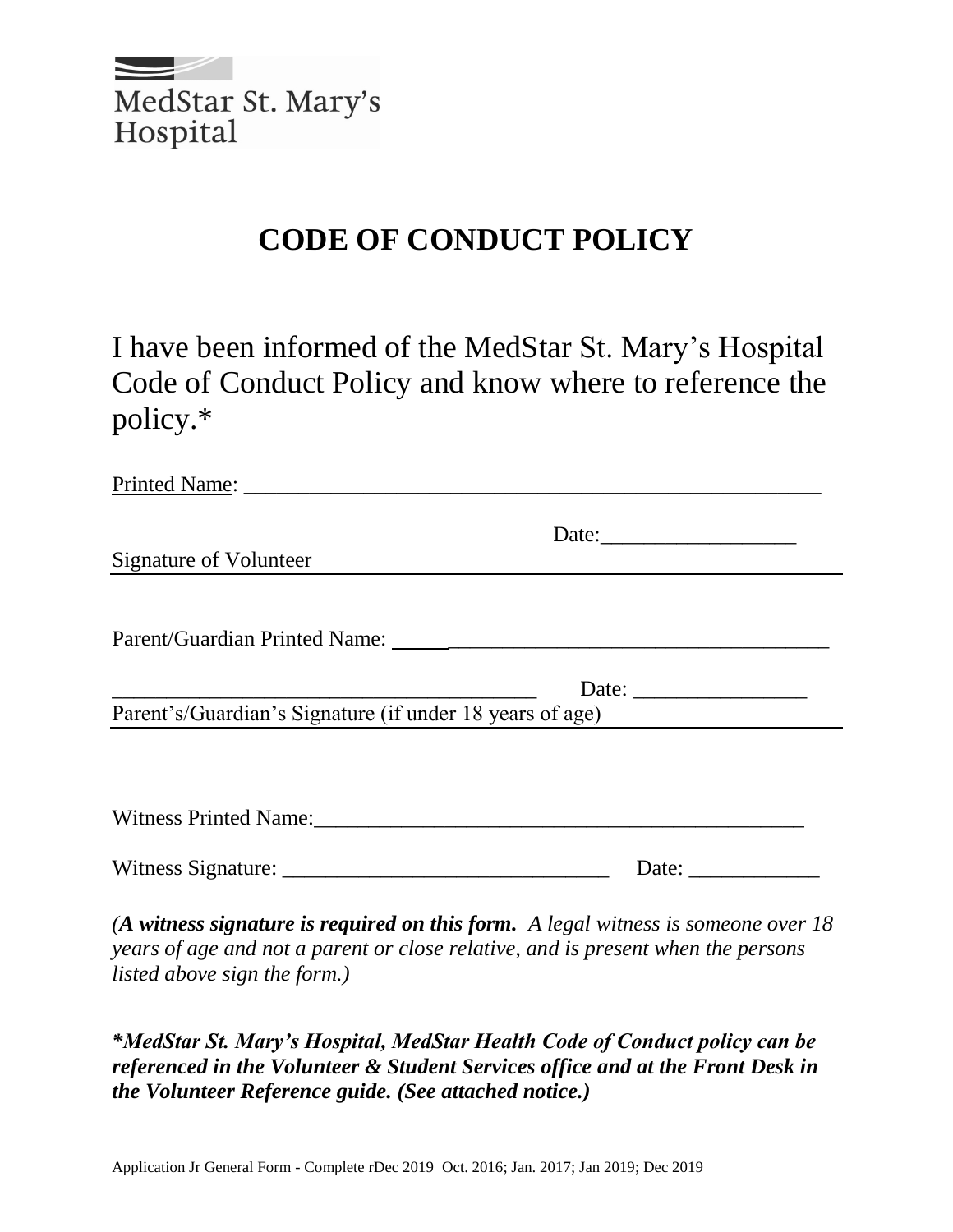# **CODE OF CONDUCT POLICY**



•**Is it inconsistent with MedStar Health's values and policies?**

•**Is it illegal or unethical?**

•**Is it unfair or inappropriate, or does it appear unfair or inappropriate?**

•**Would MedStar Health (or you) be compromised or embarrassed if it became public knowledge?** 

# **Fraud, Abuse & Waste/ Confidentiality / Reputation / Employment Practice/ Gifts Environmental Concerns / Business Practice**

**I have been informed of the MedStar St. Mary's Hospital Code of Conduct Policy and know where to reference the policy.**

*MedStar St. Mary's Hospital, MedStar Health Code of Conduct policy can be referenced in the Volunteer & Student Services office, at the Front Desk in the Volunteer Reference guide and with your instructor.* 



Hospital

Knowledge and Compassion **Focused on You** 

**A full copy of the policy can be provided at your request.**